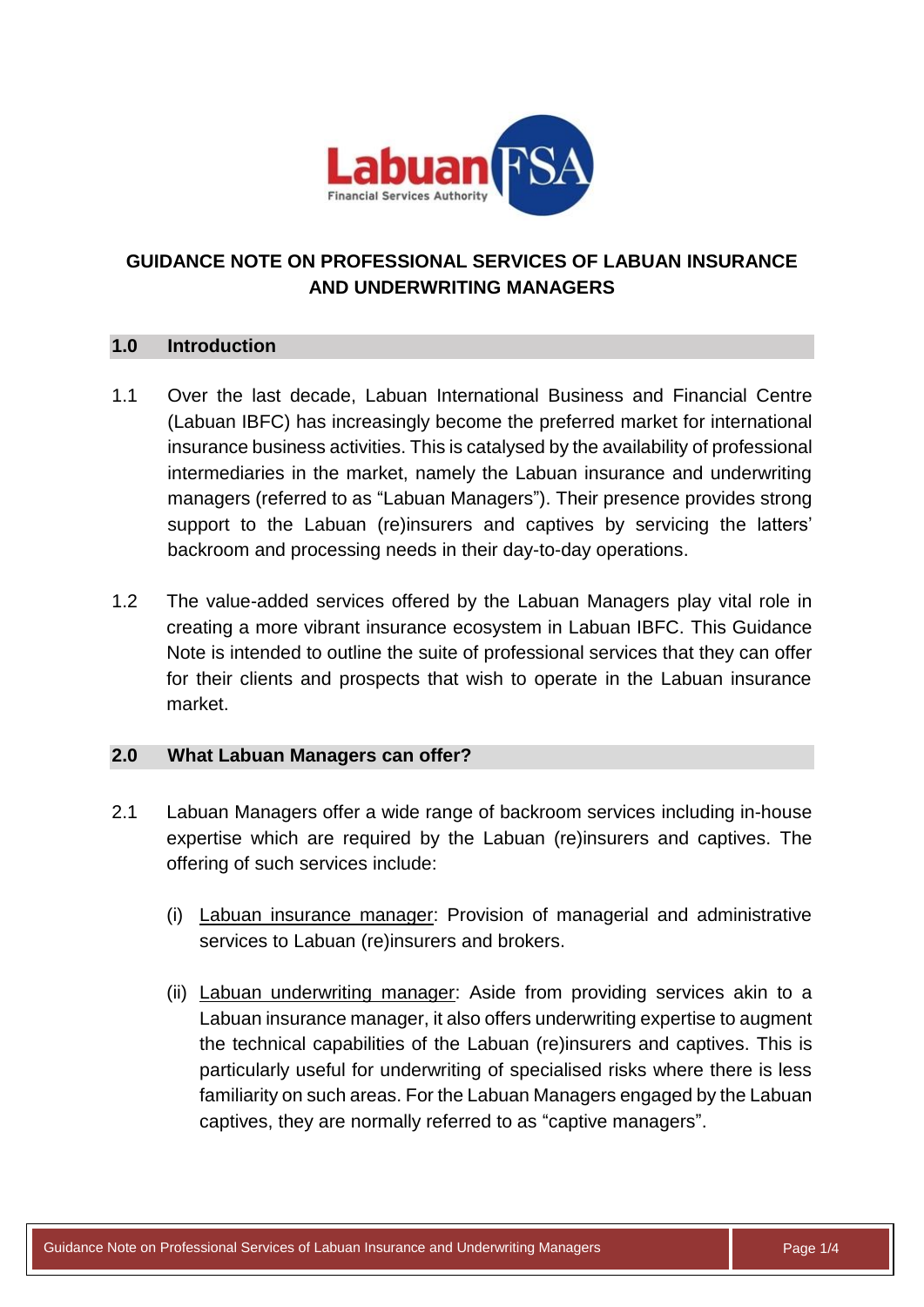2.2 For captive managers, they are providing essential services including underwriting given that the owners of the captives that they serve may not have the needed technical know-how to run the captive insurance business. This is especially critical to ensure that the captives undertake its business in a sound professional manner on par with the counterpart (re)insurers.

#### **3.0 Merits for engaging Labuan Managers**

- 3.1 As a key intermediary in the Labuan insurance market, the Labuan Managers offer greater efficiency and efficacy for insurance business operations. In this regard, (re)insurers/captives are able to focus more on core strategic activities as they have the opportunity to outsource their operational functions and processes to competent professionals such as the Labuan Managers.
- 3.2 Specifically, by engaging Labuan Managers, Labuan (re)insurers/captives would be able to avail to a variety of business advantages and facilitation:

### (i) Provision of manpower capacity

Labuan Managers provide manpower capacity to meet the needs of their clients in managing the day-to-day menial business operations or manual processes. As such, clients can better rationalise their staffing for other key, strategic business functions as well as enhance their cost management. The Labuan Managers equipped with qualified employees may provide services from basic administrative to accounting and actuarial services.

#### (ii) Provision of technical capabilities

Acquiring technical capabilities can be a business challenge especially finding suitable talents who are well-versed with Labuan IBFC's regulatory environments. Labuan Managers can be an alternative source as their qualified personnel can be engaged to provide suitable skill-sets such as accounting, insurance, taxation and basic actuarial know-how. The personnel are also required to be well-versed in Labuan legislative and regulatory requirements and to have sufficient experience so that they are better able to serve their clients regardless of the different business nature, circumstances and complexities.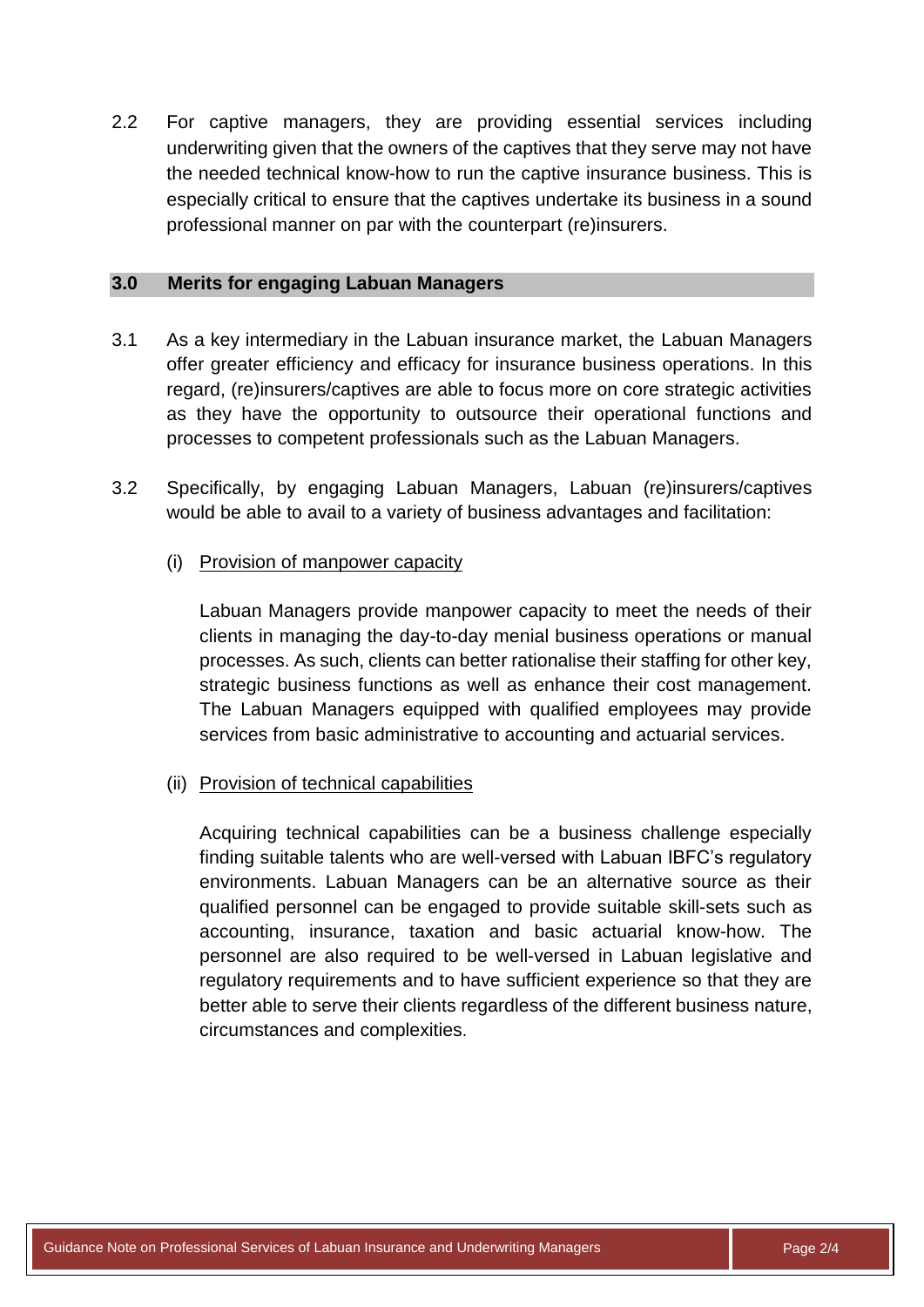### (iii) Due-diligence Assessment

Labuan underwriting managers are also expected to undertake due diligence prior to underwriting new businesses on behalf of their principals. Such due diligence include:

- (a) Feasibility analysis on the potential's business needs and objectives in meeting its financial, strategic goals and operational efficiency.
- (b) Know-your-customer policy to ensure that the captives is used and operate in a legal manner.

### (iv) Professional conduct and quality services

In serving clients, Labuan Managers are required to carry out their roles and businesses in a professional, sound and transparent manner in their dealings with clients. They are bound by the requirements of the *Guidelines on Market Conduct for Labuan Insurance and Insurance-related Companies*. As entities which are licensed by Labuan FSA, the performance and business conduct of Labuan Managers are continuously monitored and supervised by Labuan FSA. In addition, they are required to have in place appropriate policies and procedures including those relating to disclosure and segregation of duties between involving parties. This ensures that the Labuan Managers operate in a sound and prudent manner, whilst servicing their clients professionally and impartially.

# (v) Regulatory facilitation

The Labuan Managers can also be leveraged on to facilitate the compliance of (re)insurers and captives to the various prevailing regulatory requirements in Labuan IBFC. As key service providers in the insurance market, they are expected to keep abreast of the prevailing regulations as well as new rules that are issued by Labuan FSA. In addition, Labuan Managers can also serve as a point of contact for their clients when dealing with the Authority.